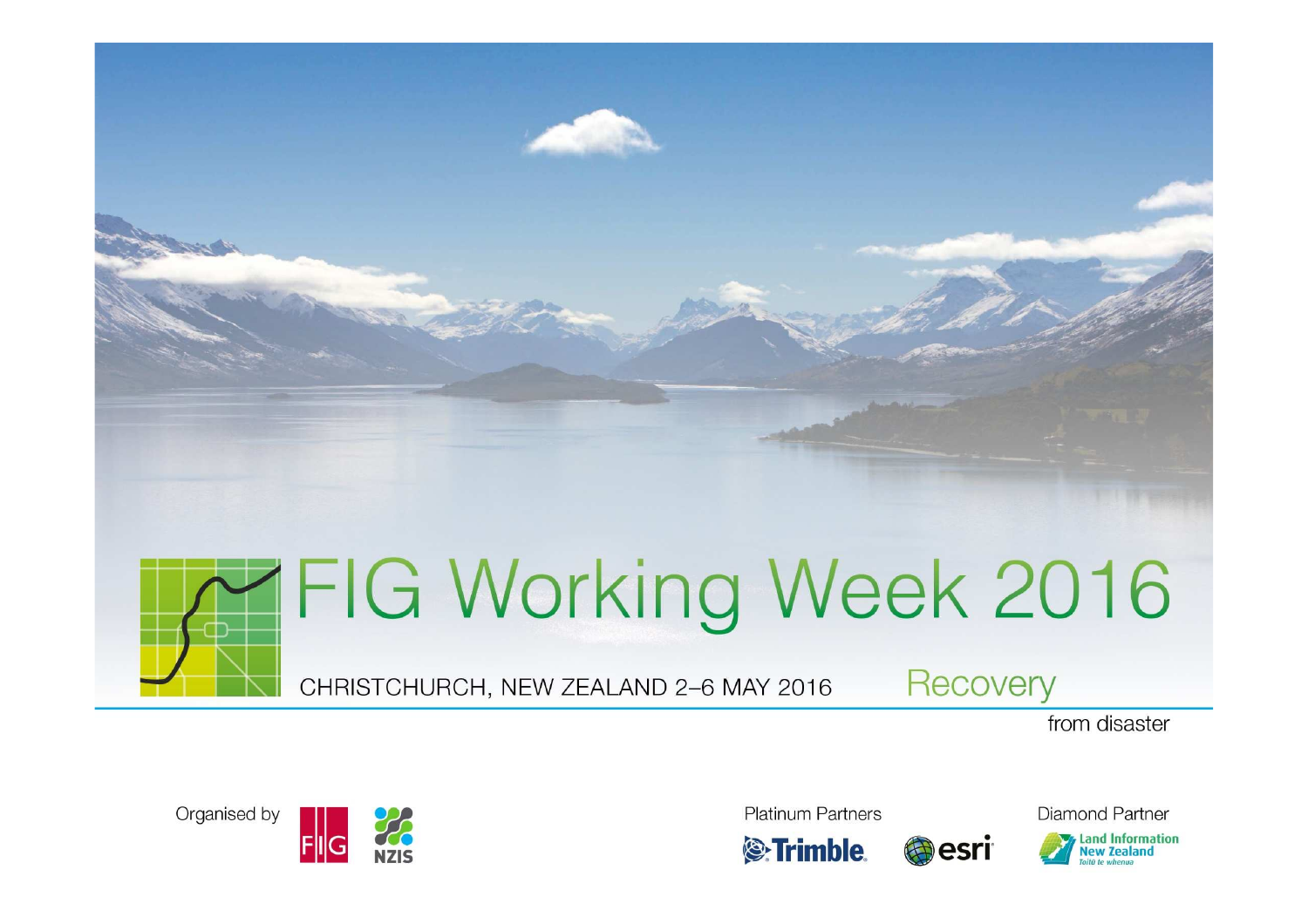

from disaster

### **Commission Report - Overview**

- Purpose
	- Clarity
	- Action
- Outreach



Platinum Partners:





**Land Information New Zealand**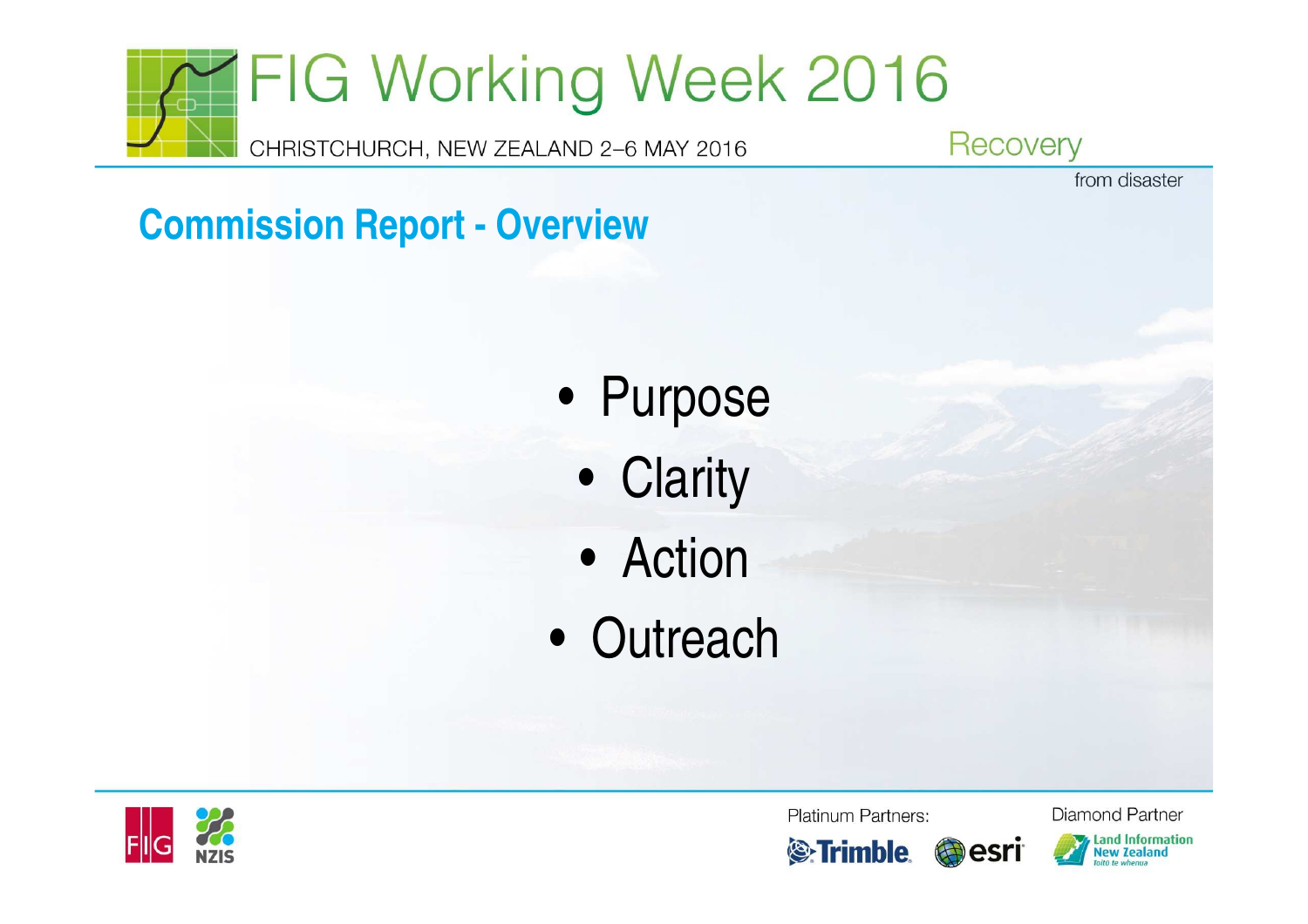CHRISTCHURCH, NEW ZEALAND 2-6 MAY 2016

Recovery

from disaster

**Purpose - Engine**

- •Our commissions are the engine of FIG operating under the FIG current Work Plan
- • The work of our Commission Chairs –
	- **Program:** covered all key topics and focus work on the Commission working groups
	- – **Presentations:** covered up-to date topics and problems, which you often meet in your practice and share outcomes drawing from projects and research (both classical and new-age technologies and methods)
- •Inspirational and thought provoking and often welcoming New attendees
- • **During 3 days there were 72 Technical sessions** (+ Network/ Members/ Task Force/DG/ Special mtgs/ Platinum Corporate seminars)



**Platinum Partners:** 



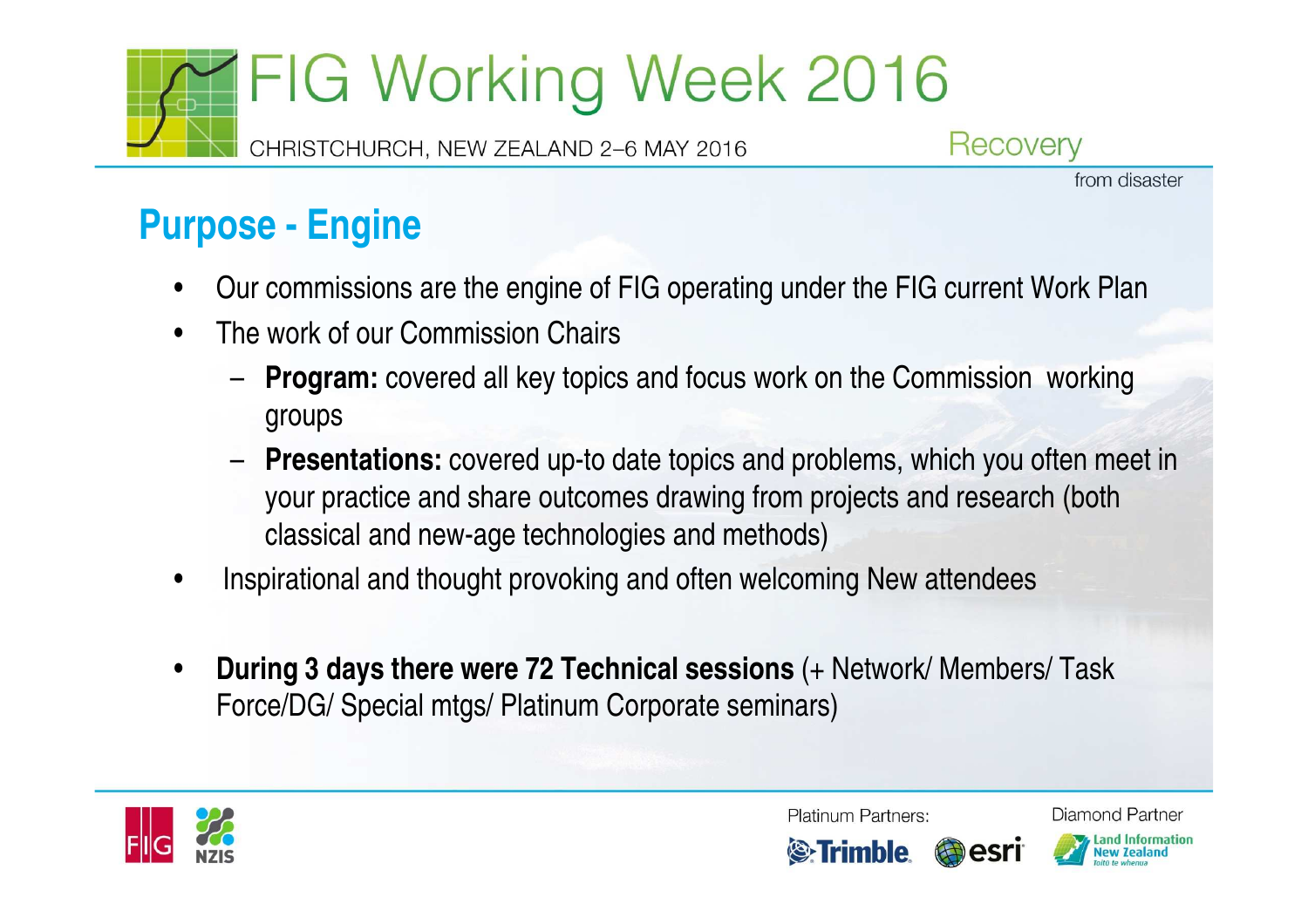

from disaster

### **Commission 6 - More than 80 participants to a session**





Platinum Partners:

**S**:Trimble

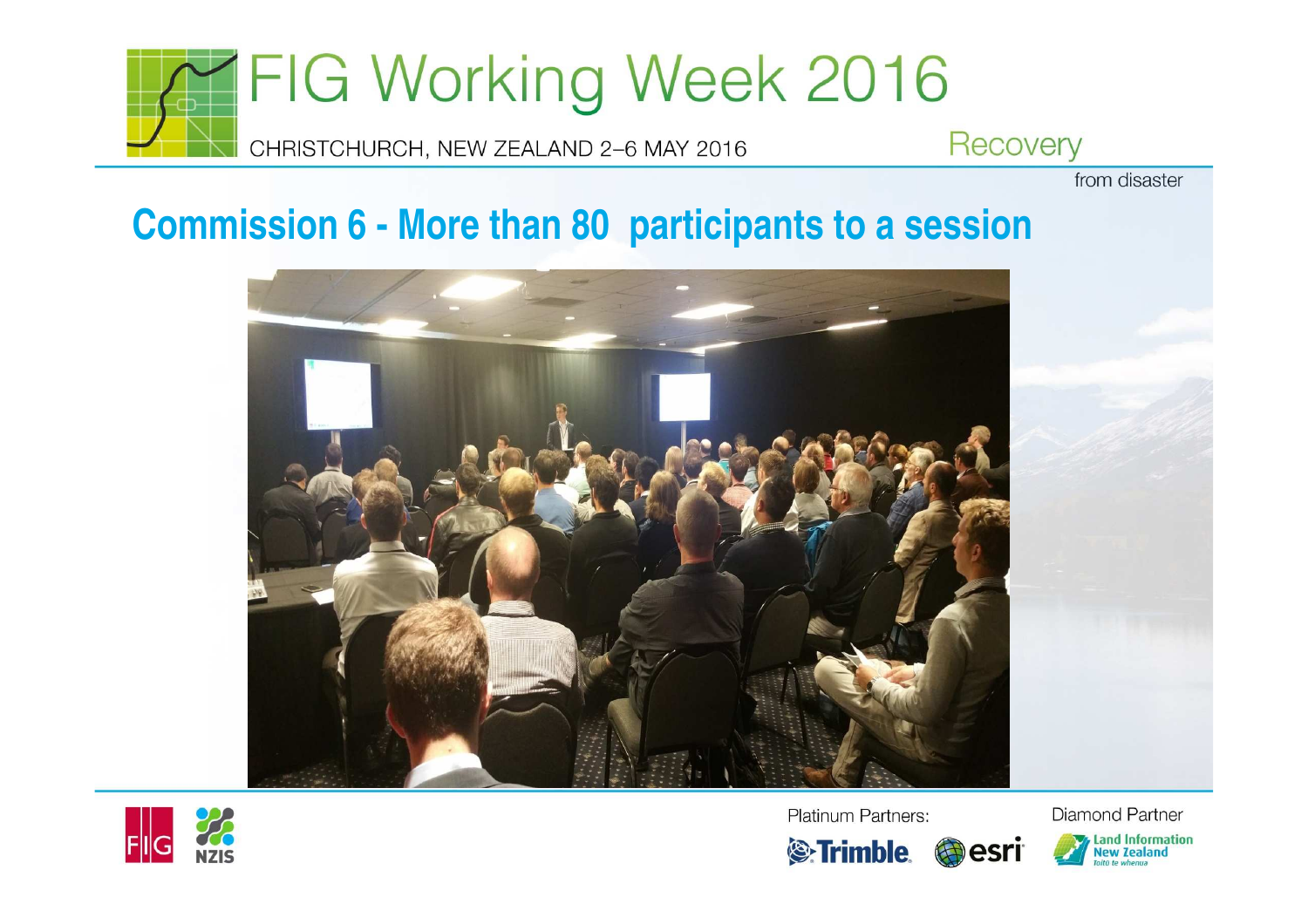CHRISTCHURCH, NEW ZEALAND 2-6 MAY 2016

Recovery

from disaster

### **Clarity**

#### **Challenges**

- •No- shows: Authors did not show-up to present
- • Themes: Are increasingly **c**hallenged by the need to address topics from a broad spectrum especially Comm 1 and 2

### **Working to overcome:**

- •Submitted papers are on the web
- •FIG continues to utilize a rigorous process to secure commitment from authors
- •Cross commission working

#### And,

- • **Chairs Annual meetings discuss:**
	- The Commissions' matters arising
	- the outcomes from the Commissions work 2015/2016
	- the forthcoming symposiums and workshops 2016/2017



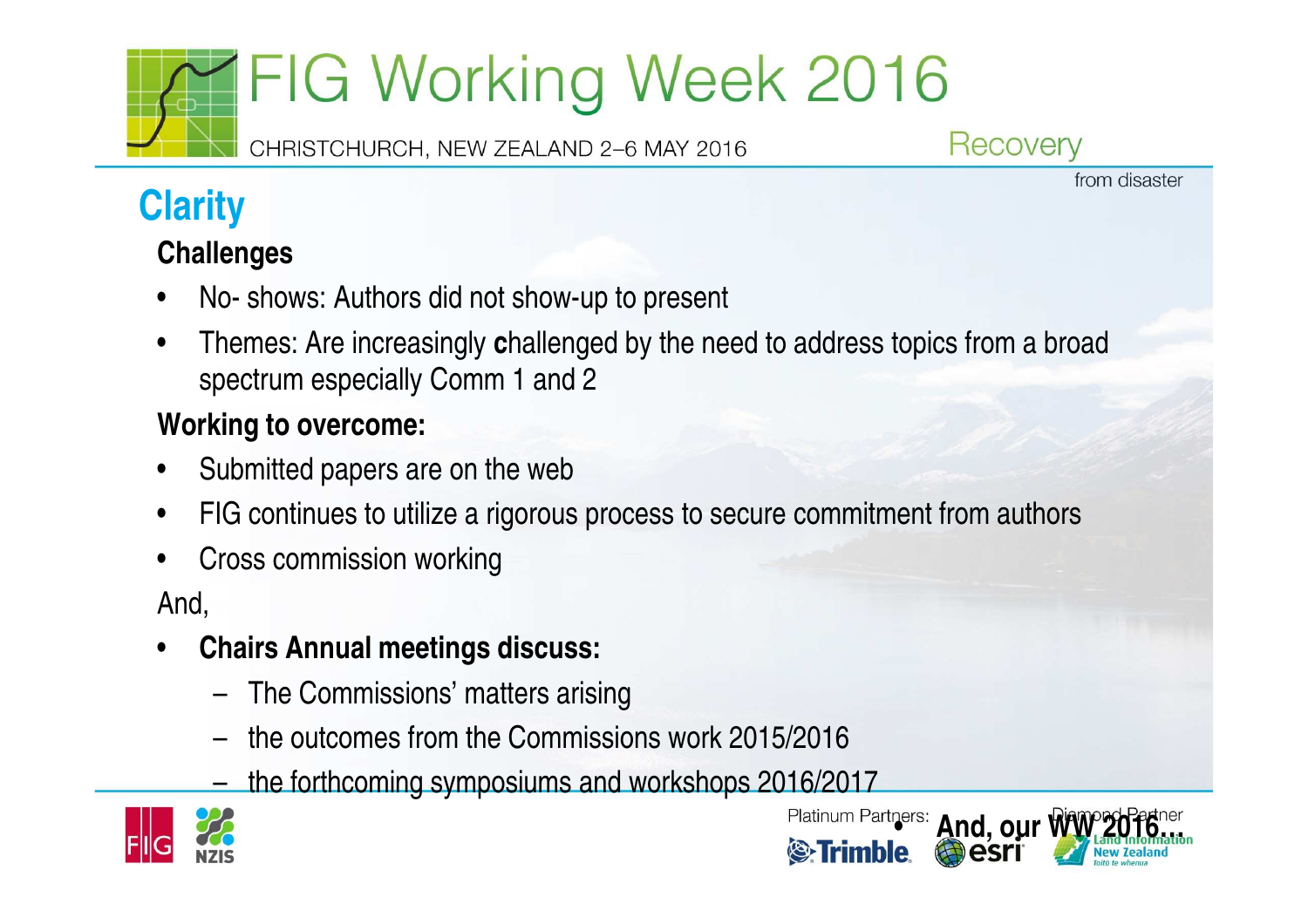

**The technical sessions: covered up-to date topics to explore new advances, share problems and explore solutions,**



Images from Commission 4 and 10





Platinum Partners:



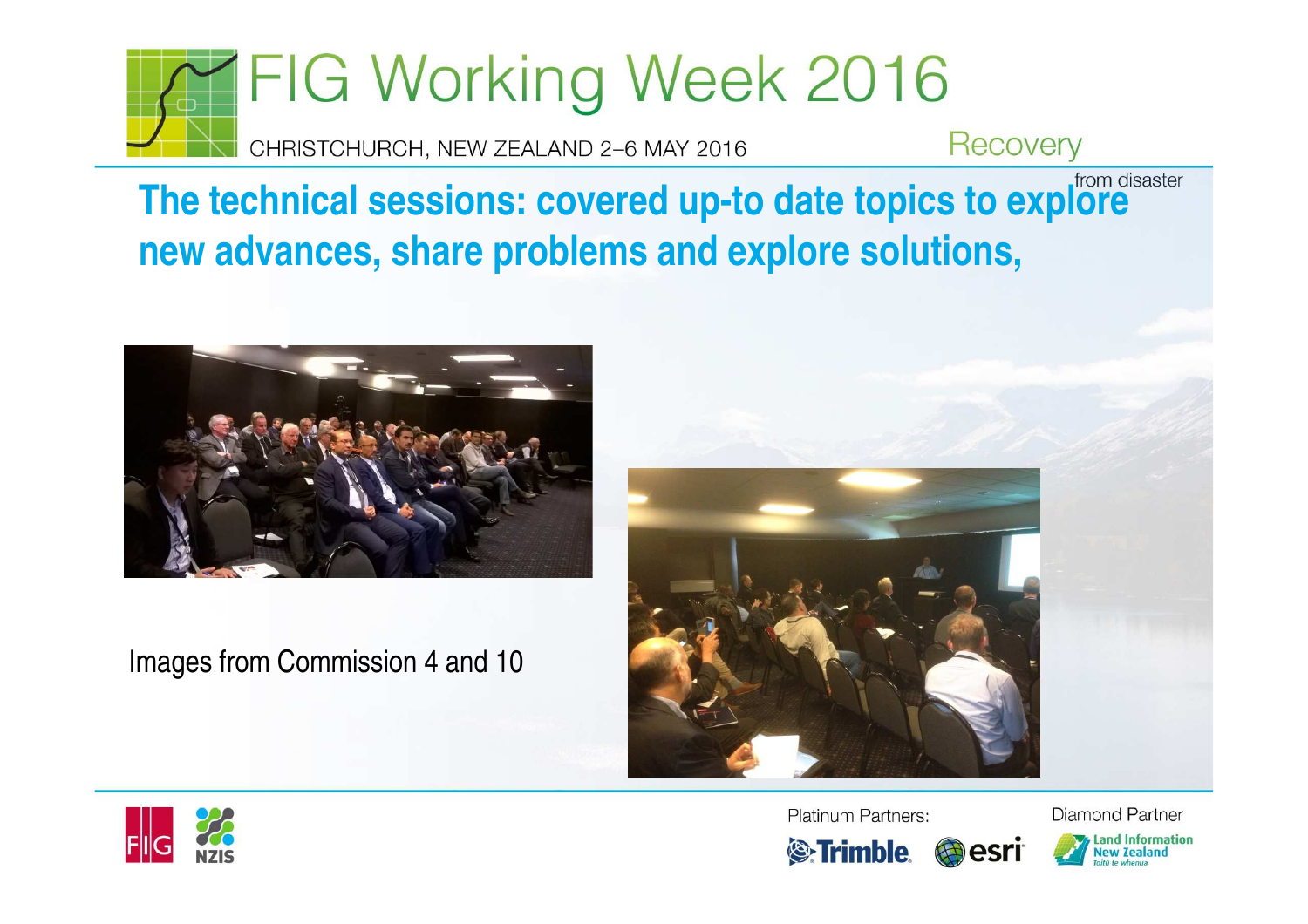CHRISTCHURCH, NEW ZEALAND 2-6 MAY 2016

Recovery

**Action: Each presentation was followed by discussions and exchange of** *From disaster* **information contributing to further development of the presented work.** For example, Commission:

- • **1 on Professional** matters- explore common baseline for professional and technician education standards in more detail (modeled on FIG/IHO)
- $\bullet$  **2 on professional education-** distance and online education continue to be crucial particular for continuous professional development.
- $\bullet$  **3 on spatial data infrastructure-** reports significant results coming from the latest research about how we collect, compare, control and manage data. Specifically the working groups will identify systems that facilitate the transition from the considerable amount of data to be selected and controlled to the availability of useful, accurate and of quality spatial information.
- • **4 on Hydrographic Surveying-** Reinforced the contributions to the sustained management of our Sea's and Oceans AND harnessing the data collected for science and the data collected for Hydrography.



Platinum Partners:



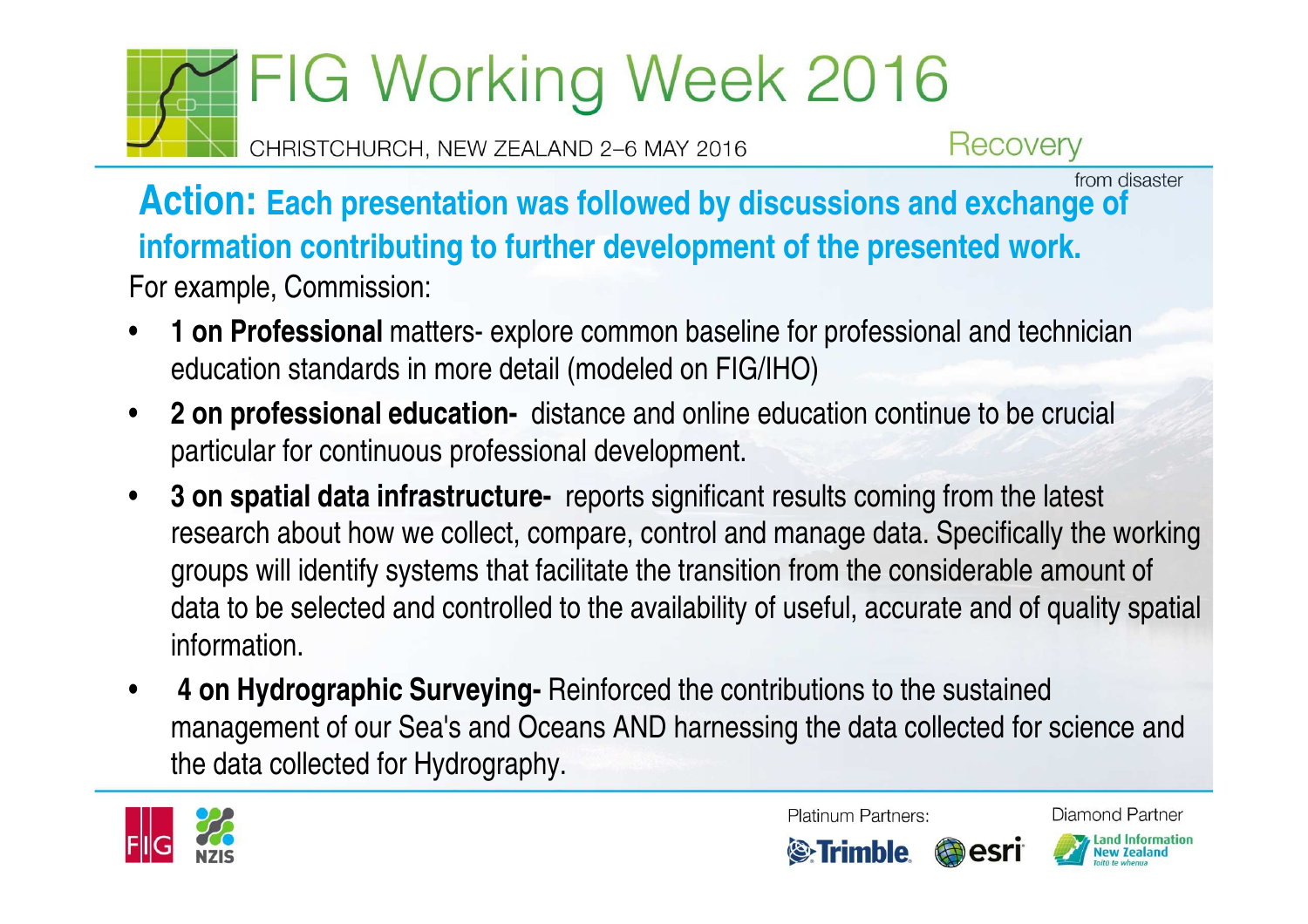CHRISTCHURCH, NEW ZEALAND 2-6 MAY 2016

Recovery

### **…….Action**

from disaster

, For example, Commission:

- • **5 on positioning and measurement** - Interest for kinematic reference frames is growing AND the often quote gap.. The need for surveyors e.g in Terrestrial laser scanning
- • **6 on engineering surveys** - in their engineering projects; disaster prevention and recovery, early-alarm systems, autonomous machines remain high on the agenda
- • **7 on cadaster and land management** launch of Fit For Purpose guidelines (Enemark, McLaren, Lemmen) Preparations for LADM Edition II in co-operation with the FIG Standards Network pilot for platform for emergencies and disasters in Colombia www.pointshare.org
- • **8 on spatial planning** – Exploring spatial planning includes land, water and other natural resources
- •**10 on Construction** – Overwhelming interest on BIM



**Platinum Partners:** 

Diamond Partner

**Land Information** 

**New Zealand** 

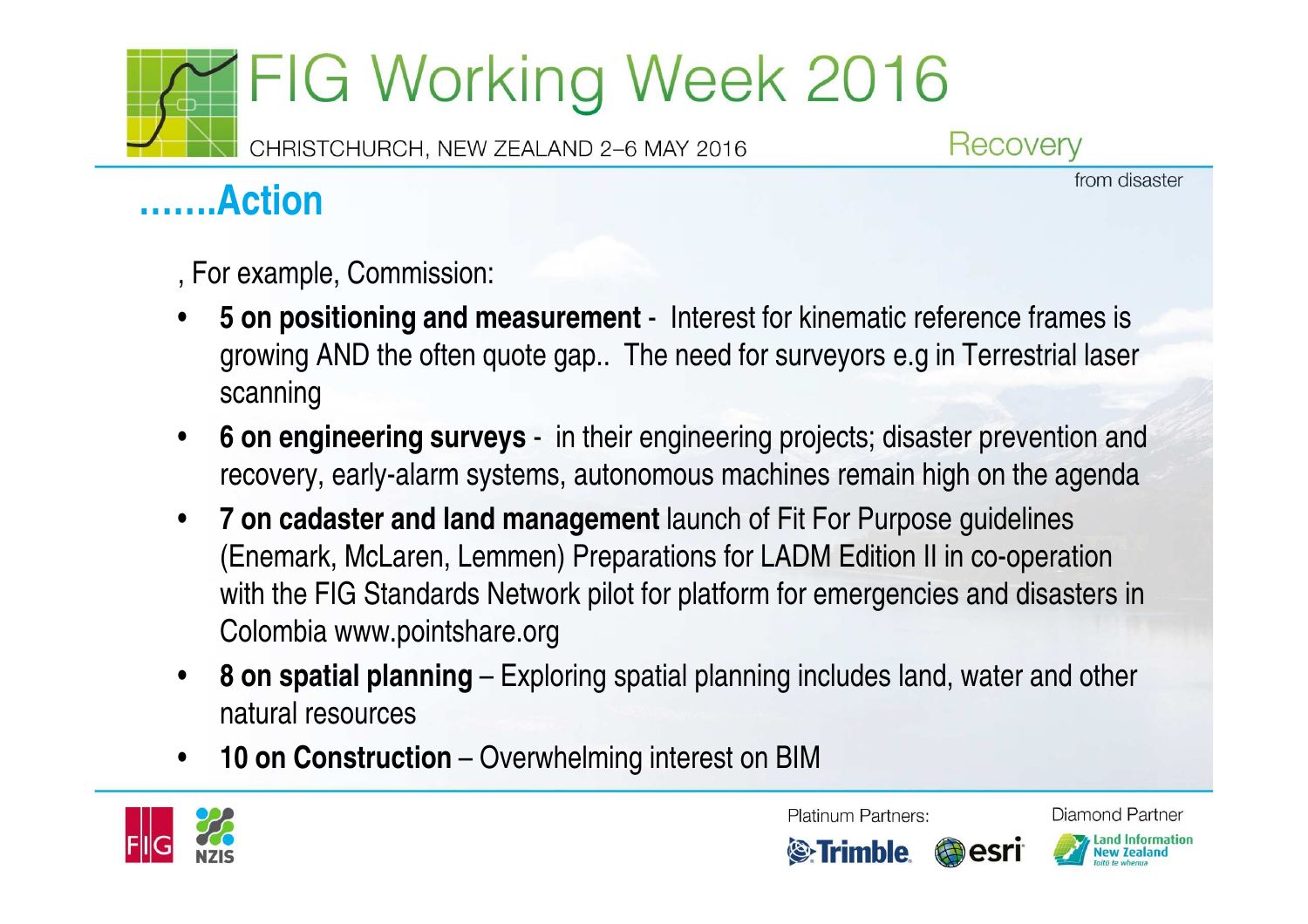

Recovery

from disaster

### **Clarity & Action &…..**

#### **Visibility:**

- •Ms Margareta Wahlstom the Key Note challenge!
- • **Comm <sup>7</sup>**articulated that surveyors are key players in disaster management and play an important role as to be seen from various presentations from all over the world. "**However the visibility among civil society and in the public is not yet given"**.
- • **Comm <sup>1</sup>**- The profession needs **proactive promotion to the next generation** and to society to demonstrate our diversity and also to welcome diversity in gender equity,
- • This requires modern, relevant branding; individual members are producing high quality accessible promotional material; and there is no need to reinvent wheels.



**Platinum Partners:** 



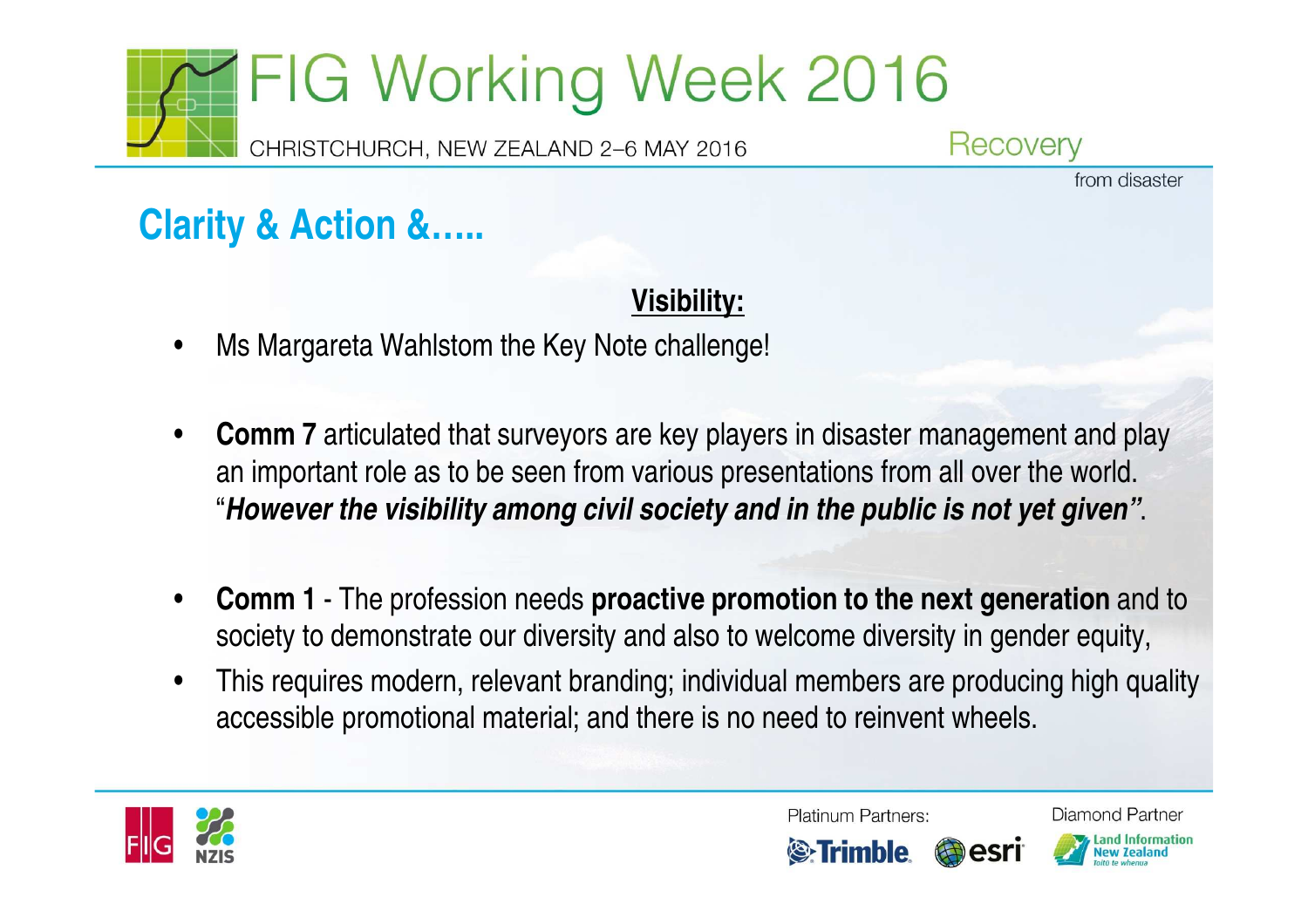

Recovery

from disaster

### **Outreach: Cross FIG Working**

- • **Comm 4** Follow up on promoting the importance of the Blue Economy for sustainable development, a one day workshop on Blue Economy during the Ocean Business conference in April 2017 inviting other commissins.
- •**Comm 8** working with Africa Regional Network November 2016
- •**Comm 9** is coordinating on a Joint Comm 7 & 9 Workshop in Columbia.
- • **Comm 10** is a subject matter that draws interest across all discipline exploring with YSN a Pre-FIG WW seminar on BIM at Helsinki in May 2017
- •And, our other technical commissions **3,5,6,7**



**Platinum Partners:** 





Land Information lew Zealand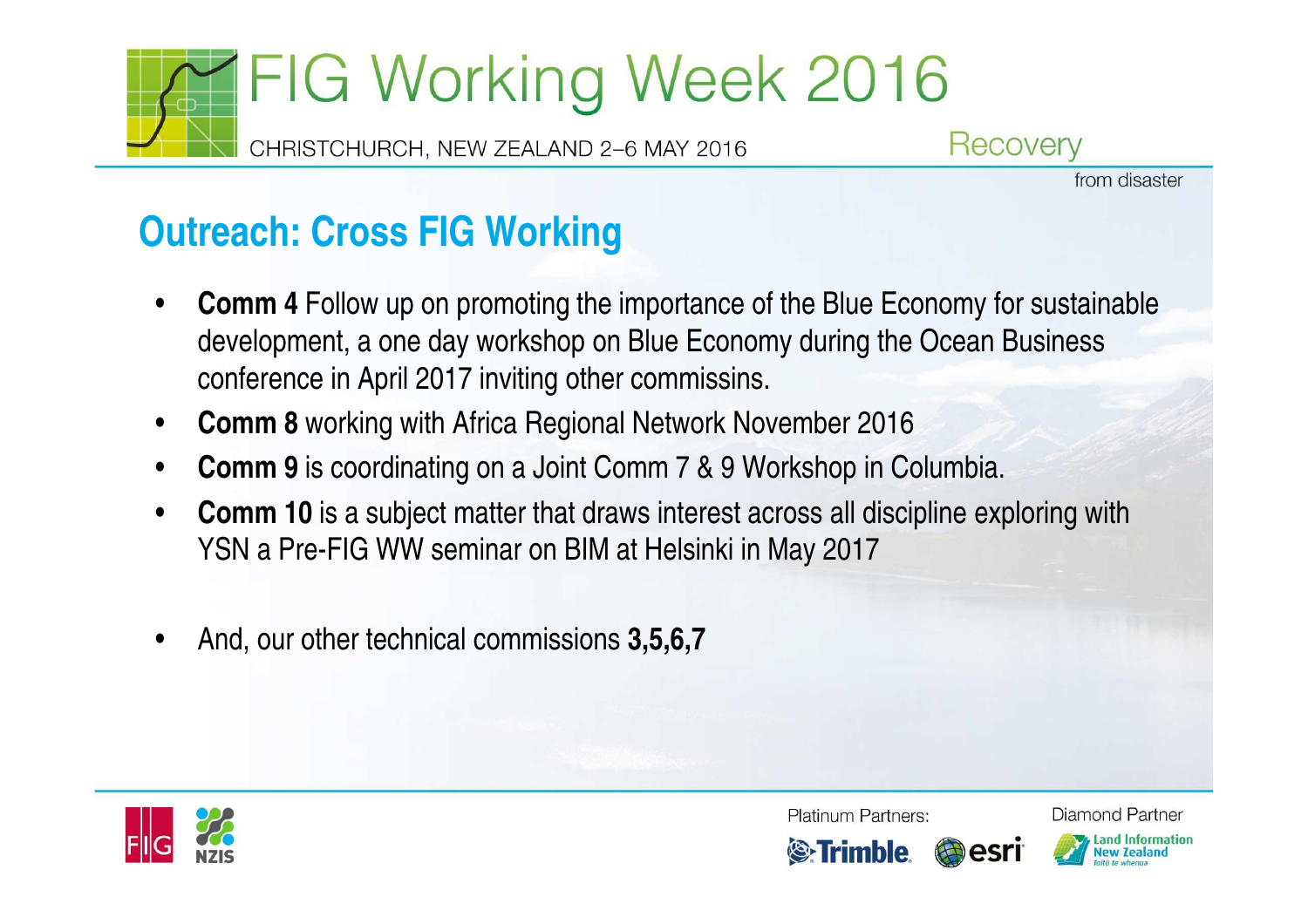

CHRISTCHURCH, NEW ZEALAND 2-6 MAY 2016

Recovery

from disaster

### **Outreach: International & Partner working**

- • **FAO:** Voluntary Guidelines on the Responsible Governance of Tenure (VGGTs): **Comm2/ Academic Members** present at the FIG Academic Members Forum formed a working group to explore the VGGT from a surveying (and land professional) perspective. The outcome of this exploratory research during the FIG Working Week in Helsinki 2017
- •**UN GLTN** Workshop in Athens in September 2016 attended by **Comm 9**
- • International Coalition on Ethical Standards **Comm 1** continue to encourage additional member Associations to join.



**Platinum Partners:**